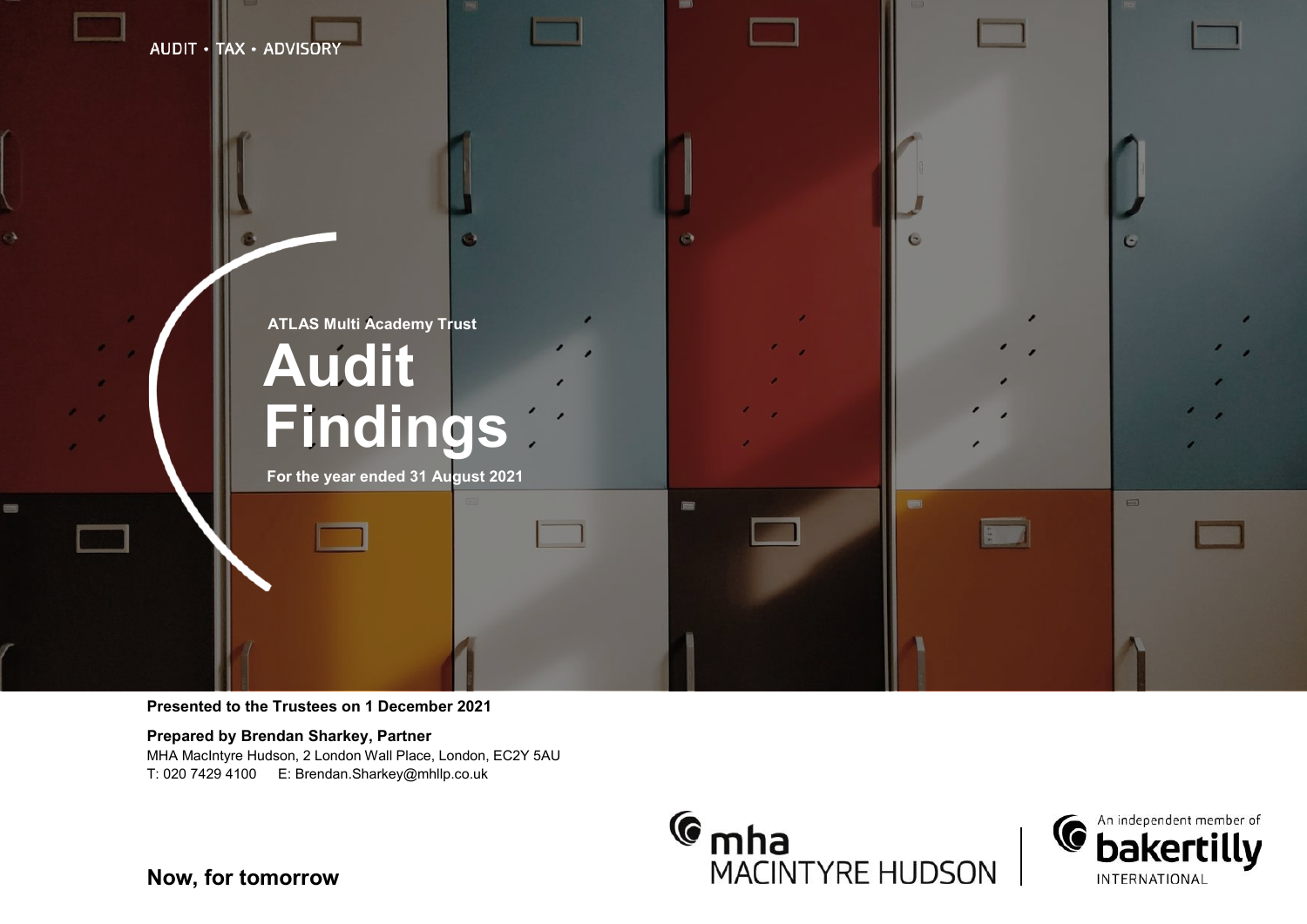## **What's inside...**

| 4. Amendments to Financial Statements. 11 |  |
|-------------------------------------------|--|
|                                           |  |
| 6. Internal control weakness 13           |  |
| 7. Audit findings of prior years  14      |  |
|                                           |  |

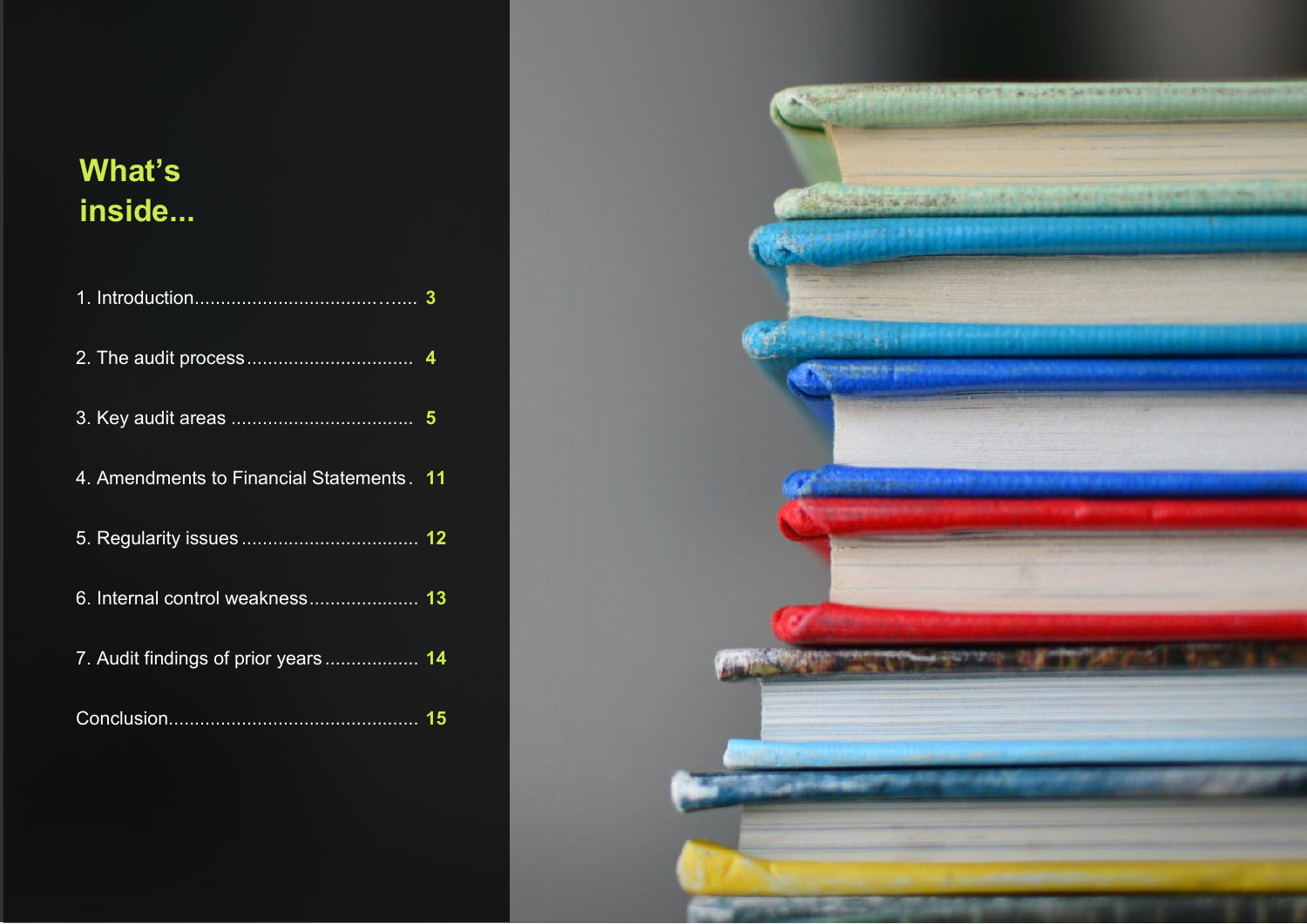

<span id="page-2-0"></span>**[Introduction](#page-2-0)**

**[Audit Process](#page-3-0)**

**[Key audit areas](#page-4-0)**

### **[Financial Statements](#page-10-0)**

**[Regularity Issues](#page-11-0)**

**[Internal Controls](#page-12-0)**

**[Prior years](#page-13-0)**

**[Conclusion](#page-14-0)**

MHA MacIntyre Hudson present our audit report and management letter solely for the attention of ATLAS Multi Academy Trust following our audit of the financial statements for the year ended 31 August 2021. This report summarises key issues in connection with the audit of the financial statements and with the regularity assurance engagement, which we consider should be drawn to the attention of the Trustees.

We note that the Academy is required to provide a copy of this report to the Education and Skills Funding Agency (ESFA) by 31 December 2021 together with the Academy financial statements.

The report has been prepared solely for the purpose of recording the audit scope, approach and risk areas and for communicating audit issues raised with those charged with governance.

The report has been prepared in compliance with the ESFA's requirement for reporting to both the Trustees and the ESFA through a management letter. No reports may be provided to third parties, with the exception of the ESFA, without our prior consent. Consent will only be granted on the basis that such reports are not prepared with the interests of anyone other than the Academy in mind and we accept no duty of care or responsibility to any other party. The report may not be relied upon for any other purpose. No responsibilities are accepted by MHA MacIntyre Hudson towards any party acting or refraining from action as a result of this report.

Finally, we would like to express our thanks to all the Academy's staff that assisted us in carrying out our work - particularly Kim Rennie and her team.

MHA MacIntyre Hudson 2 London Wall Place London, EC2Y 5AU

T: 020 7429 4100

**www.macintyrehudson.co.uk**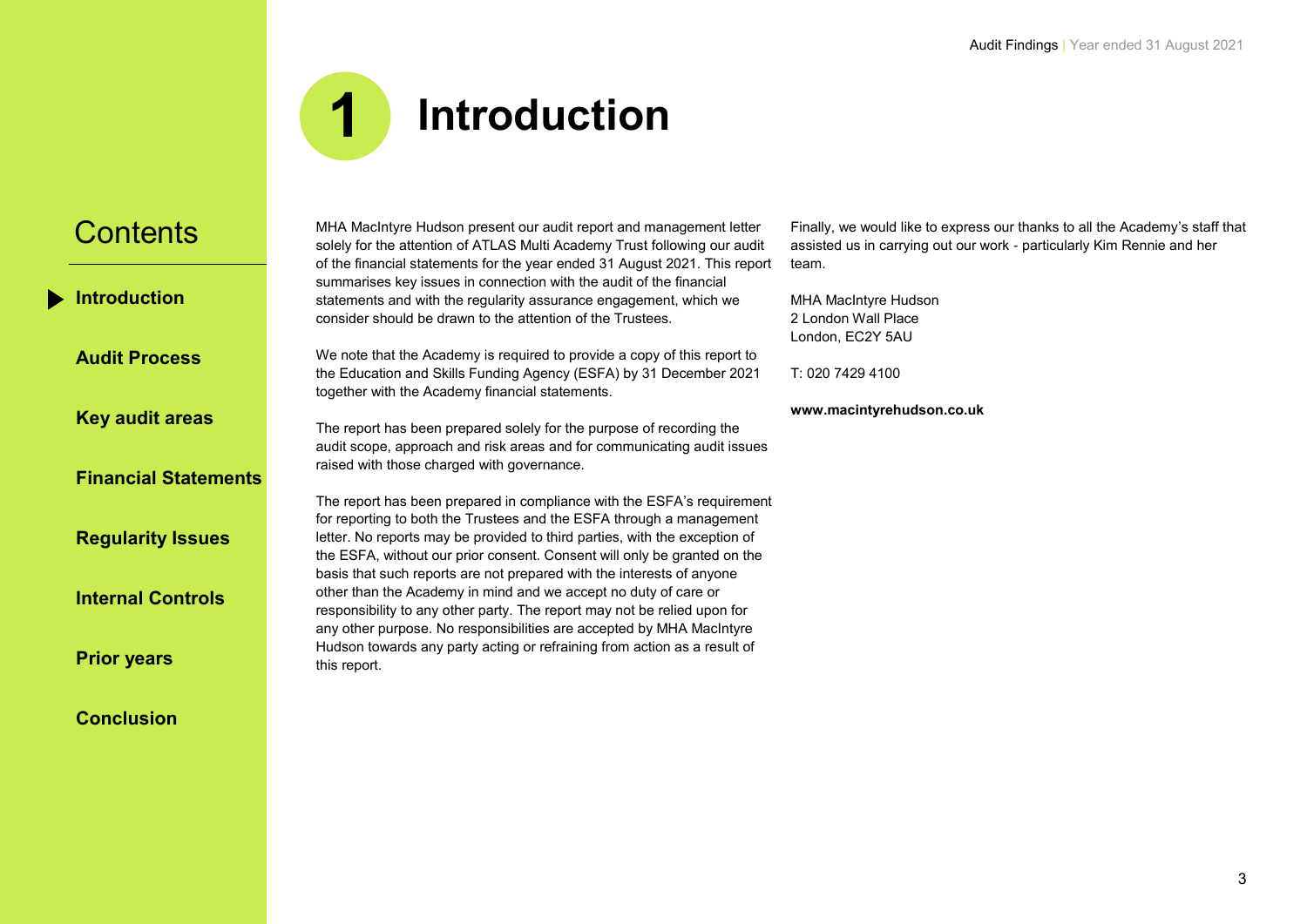### **The audit process 2**

and areas covered by the audit assignment

#### <span id="page-3-0"></span>**Contents [Introduction](#page-2-0) [Audit Process](#page-3-0) [Key audit areas](#page-4-0) [Financial Statements](#page-10-0) [Regularity Issues](#page-11-0) [Internal Controls](#page-12-0) [Prior years](#page-13-0) [Conclusion](#page-14-0) 2.1 Audit approach and scope** The objective of the audit of the financial statements is to enable us to provide an audit opinion on whether the financial statements of the Academy show a true and fair view of the state of the Academy Trust's affairs at 31 August 2021 and of its incoming resources and application of resources, including its income and expenditure, for the year then ended and whether the information in the Trustees' Report is consistent with the financial statements. We also consider whether the financial statements comply with United Kingdom Generally Accepted Accounting Practice, the Academies Accounts Direction 2020 to 2021 issued by the Education and Skills Funding Agency and the Statement of Recommended Practice for Charities. Our audit work is designed to provide the required assurance that the financial statements are free from material error, and to enable us to have a reasonable expectation of detecting material misstatements in the financial statements that result from irregularities or fraud. However, our audit of the financial statements is not a comprehensive report covering all of the systems and controls. Our general audit approach was determined by our assessment of the audit risk, both in terms of the potential misstatement in the financial statements and of the control environment in which the Academy operates. We carried out analytical review tests and completed substantive testing, verifying specific transactions or balances. At the planning stage, we designed audit tests to provide us with sufficient audit evidence to support an opinion as to whether the financial statements show a true and fair view. To summarise our approach, we: • updated our understanding of the organisation and its environment; • reviewed the design and implementation of key internal financial control materially misstated. work included: (GAG) and other income;

systems; and;

• planned and performed an audit with professional scepticism recognising that circumstances may exist that cause the financial statements to be

Significant risks are those which are derived from business risks that may result in a material misstatement, relate to unusual transactions that occur infrequently, or judgmental matters where measurement is uncertain. In areas where we identified the potential for significant risk, we extended our audit testing to include more detailed substantive work. Our work in other areas was proportionately less detailed.

#### **2.2 Areas covered by the audit**

During the course of our audit work and regularity engagement we reviewed the accounting systems and procedures operated by the Academy. Our

- reviewing the existence and completeness of General Annual Grant
- review of bank reconciliations;
- checking the authorisation of expenditure;
- review of payroll control, calculation and authorisation;
- review of authorisation and validity of journals;
- checking the validity of balance sheet items;
- checking that income and expenditure relating to the GAG has been reflected accurately in the accounts;
- reviewing the register of interests and minutes to ensure that all related parties have been disclosed adequately;
- reviewing the related party transactions in respect of at cost issues;
- checking that all capital expenditure has been correctly identified in the accounts; and
- checking restricted income and expenditure allocation.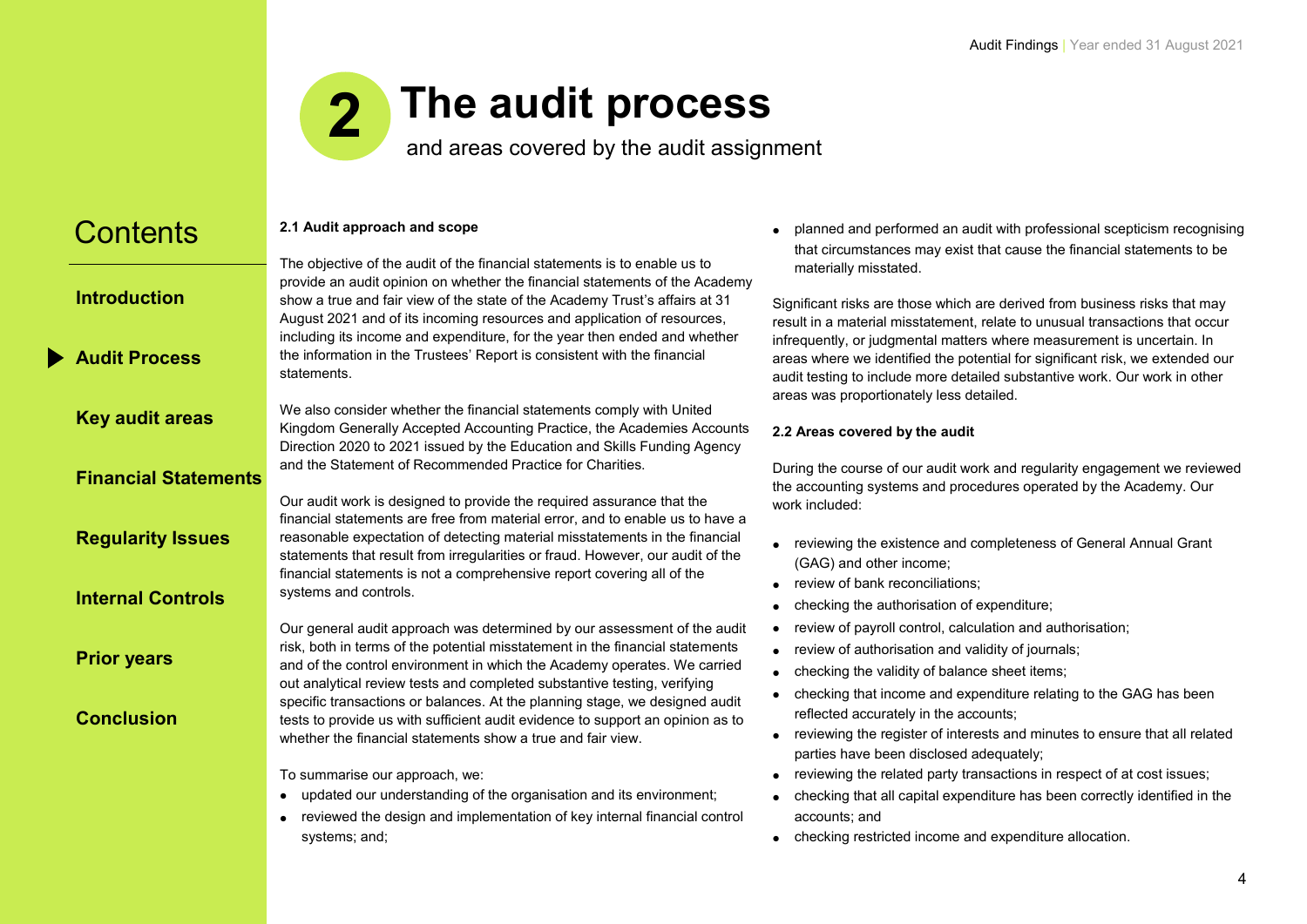5



The key areas of audit focus which we have identified as part of our overall audit strategy are outlined in the table below:

<span id="page-4-0"></span>

| <b>Contents</b>                                                                                               |                | Audit Area and key risks                                                                                                                                                                                                                                                                                                                | Considerations on approach                                                                                                                                                                                                                                                                                                                                                                                                                                                                                                                                                                                                                                                                                        |
|---------------------------------------------------------------------------------------------------------------|----------------|-----------------------------------------------------------------------------------------------------------------------------------------------------------------------------------------------------------------------------------------------------------------------------------------------------------------------------------------|-------------------------------------------------------------------------------------------------------------------------------------------------------------------------------------------------------------------------------------------------------------------------------------------------------------------------------------------------------------------------------------------------------------------------------------------------------------------------------------------------------------------------------------------------------------------------------------------------------------------------------------------------------------------------------------------------------------------|
| <b>Introduction</b><br><b>Audit Process</b>                                                                   | $\mathbf 1$    | <b>Financial reporting</b><br>There is a risk that the respective Trustees' Report and<br>financial statements are not fully compliant with the<br>Charities SORP, FRS102 and the Academies Accounts<br>Direction 2021, or are materially misstated through<br>errors in their compilation.                                             | We have reviewed the Trustees' and Strategic Reports for consistency with the<br>financial statements and to ensure they comply with applicable regulatory<br>(Academies Accounts Direction 2021) and SORP requirements.                                                                                                                                                                                                                                                                                                                                                                                                                                                                                          |
| <b>Key audit areas</b><br><b>Financial Statements</b><br><b>Regularity Issues</b><br><b>Internal Controls</b> | $\overline{2}$ | Misstatement of Grant Funding and other income<br>There is significant grant funding received by the<br>Academy Trust in addition to General Annual Grant<br>(GAG) funding. Other income should be recognised as<br>restricted income where appropriate, and in accordance<br>with Charites SORP, FRS 102 and the funding<br>agreement. | We tested the allocation of income received to ensure it is restricted; the<br>expenses met by the GAG reserves, and reviewed supporting records to ensure<br>that GAG expenditure is correctly allocated. We tested the records to ensure that<br>the expenses are appropriately accounted for in the GAG restricted funds.<br>The Academy's accounting policies in respect of restricted income and<br>unrestricted income was reviewed. We ensured that the accounting policy<br>correctly reflected the requirements of the Academies Accounts Direction and<br>Charities SORP FRS102 in respect of the entitlement, probability and<br>measurement of the income.                                            |
| <b>Prior years</b><br><b>Conclusion</b>                                                                       | 3              | <b>Management override</b><br>There is a risk of management override of controls of the<br>Academy Trust.                                                                                                                                                                                                                               | We also reviewed the allocation of income to restricted and unrestricted funds.<br>We are required to design and perform audit procedures to respond to the risk of<br>management's override of controls which will include:<br>Understanding and evaluating the financial reporting process and the<br>$\bullet$<br>controls over journal entries and other adjustments made in the<br>preparation of the financial statements, and testing the appropriateness of<br>a sample of such entries and adjustments;<br>Reviewing accounting estimates for biases that could result in material<br>$\bullet$<br>misstatement due to fraud; and<br>Obtaining an understanding of the business rationale of significant |
|                                                                                                               |                |                                                                                                                                                                                                                                                                                                                                         | transactions that we become aware of that are outside the normal course<br>of operations or that otherwise appear to be unusual given our<br>understanding of the Academy Trust and its environment.                                                                                                                                                                                                                                                                                                                                                                                                                                                                                                              |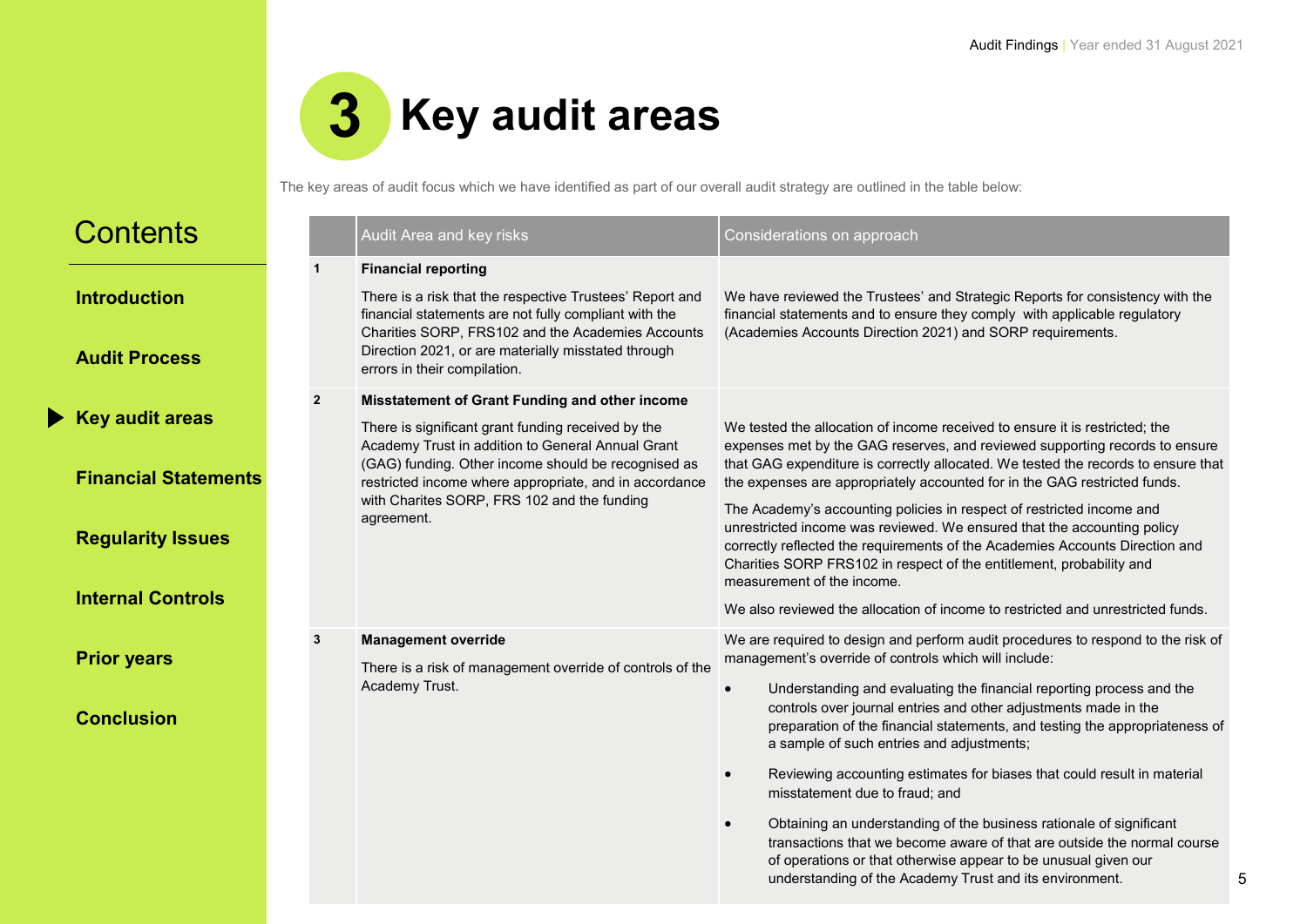

| <b>Contents</b>             |   | Audit Area and key risks                                                                                                                                                                                                        | Considerations on approach                                                                                                                                                                                                                                                                 |
|-----------------------------|---|---------------------------------------------------------------------------------------------------------------------------------------------------------------------------------------------------------------------------------|--------------------------------------------------------------------------------------------------------------------------------------------------------------------------------------------------------------------------------------------------------------------------------------------|
|                             |   | <b>Expenditure - Existence and Allocation</b>                                                                                                                                                                                   |                                                                                                                                                                                                                                                                                            |
| <b>Introduction</b>         |   | The Trustees are responsible for ensuring that<br>expenditure from restricted funds is correctly allocated.<br>We will review the allocation of income and expenditure                                                          | We reviewed the allocation of expenditure between restricted and unrestricted<br>funds, checking that expenses are correctly allocated and used for the purposes<br>intended.                                                                                                              |
| <b>Audit Process</b>        |   | of restricted and unrestricted funds; ensuring restricted<br>funds are used for the purposes intended.                                                                                                                          |                                                                                                                                                                                                                                                                                            |
| <b>Key audit areas</b>      | 5 | Payroll - Accuracy, Existence and Completeness                                                                                                                                                                                  |                                                                                                                                                                                                                                                                                            |
| <b>Financial Statements</b> |   | Salary costs are the largest item of expenditure of the<br>Academy.                                                                                                                                                             | We reviewed the reconciliations of the payroll records with the disclosures in the<br>financial statements. We tested controls over payroll and completed substantive<br>testing to provide assurance that the payroll information is accurately reflected<br>in the financial statements. |
| <b>Regularity Issues</b>    | 6 |                                                                                                                                                                                                                                 |                                                                                                                                                                                                                                                                                            |
| <b>Internal Controls</b>    |   | <b>Pension Scheme Liability - Valuation</b><br>The FRS102 pension liability represents the Academy<br>Trust's share of the deficit of the Local Government<br>Pension Scheme. The amount recognised is an                       | We reviewed the actuarial valuation for the Academy that has been presented<br>by the actuary. We completed review procedures on the estimates to determine<br>our reliance on this work. We ensured that the Academy checks the data which                                                |
| <b>Prior years</b>          |   | estimate, and is recorded from the valuation undertaken<br>by the Scheme's actuary. There remains a risk that the<br>amount may be materially misstated if the assumptions<br>used by the Scheme's actuary are not appropriate. | has been provided for the actuarial report and we considered the relevance of<br>the assumptions used by the actuary in preparing the valuation.<br>We checked the pension disclosures in the financial statements to ensure these                                                         |
| <b>Conclusion</b>           |   |                                                                                                                                                                                                                                 | reflected the assumptions used.                                                                                                                                                                                                                                                            |
|                             | 7 | <b>Regularity</b>                                                                                                                                                                                                               |                                                                                                                                                                                                                                                                                            |
|                             |   | The ESFA have highlighted in the Academy Financial<br>Handbook their Schedule of Requirements (the 'musts')<br>that are an essential obligation for all Academies.                                                              | We have considered your answers to our questions and evidence relating to the<br>'must' requirements as part of our audit work.                                                                                                                                                            |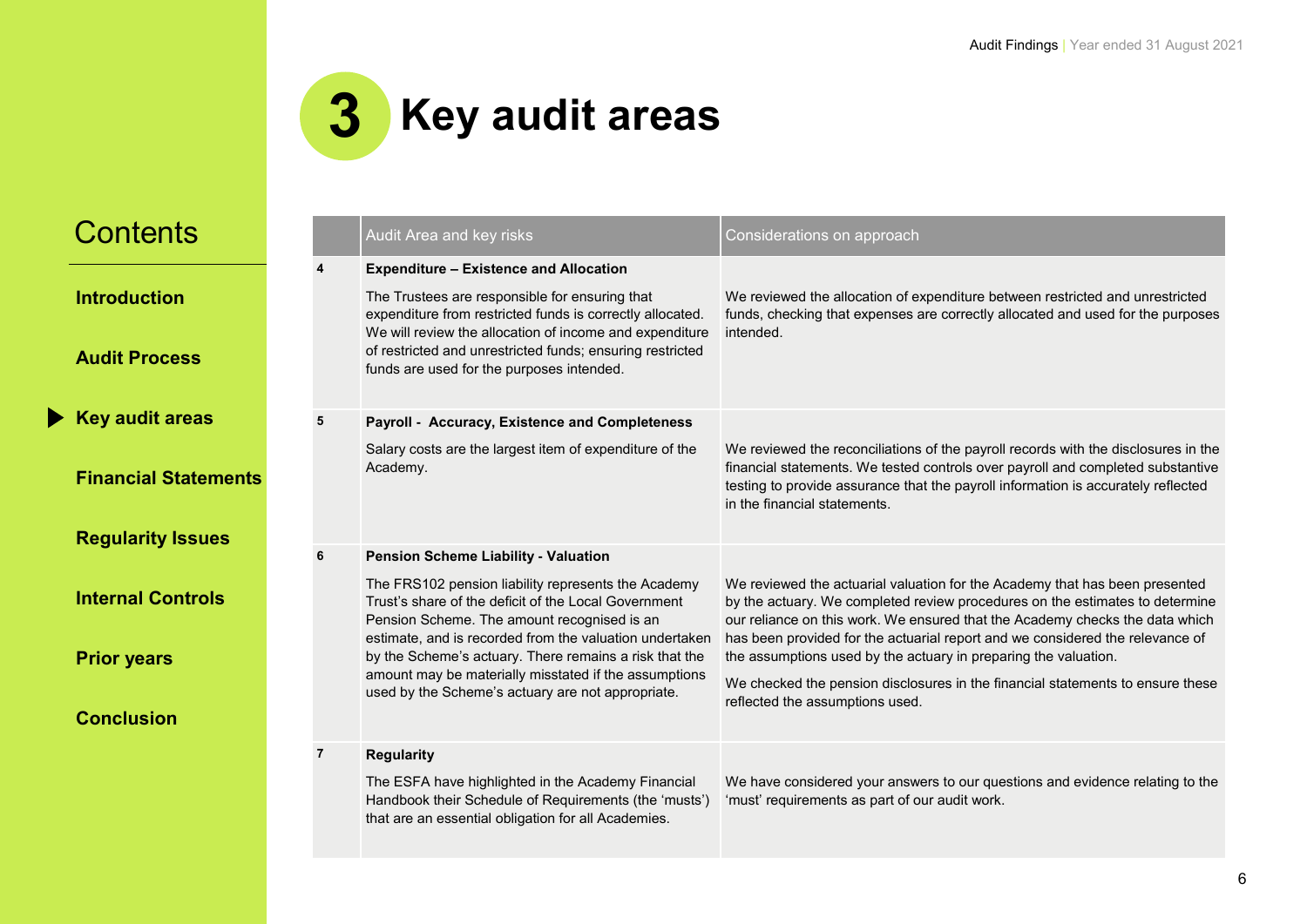

| <b>Introduction</b> |  |  |  |
|---------------------|--|--|--|
|                     |  |  |  |

**[Audit Process](#page-3-0)**

**[Key audit areas](#page-4-0)**

**[Financial Statements](#page-10-0)**

**[Regularity Issues](#page-11-0)**

**[Internal Controls](#page-12-0)**

**[Prior years](#page-13-0)**

|    | Audit Area and key risks                                                                                                                                                                                                                                                                                                                                                         | Considerations on approach                                                                                                                                                                                                                                                                                                                                                                                                                                                                                                                                                                                                                                                                               |
|----|----------------------------------------------------------------------------------------------------------------------------------------------------------------------------------------------------------------------------------------------------------------------------------------------------------------------------------------------------------------------------------|----------------------------------------------------------------------------------------------------------------------------------------------------------------------------------------------------------------------------------------------------------------------------------------------------------------------------------------------------------------------------------------------------------------------------------------------------------------------------------------------------------------------------------------------------------------------------------------------------------------------------------------------------------------------------------------------------------|
| 8  | <b>Fixed Assets - Existence and Completeness</b><br>The risk that assets are incorrectly included in the<br>financial statements.                                                                                                                                                                                                                                                | We have reviewed assets capitalised to ensure the accounting policies have<br>been applied. We have tested the existence of fixed assets, on a sample basis,<br>to gain comfort that the assets recorded in the fixed asset register are valid<br>assets owned and used by the Academy Trust.                                                                                                                                                                                                                                                                                                                                                                                                            |
| 9  | <b>Creditors - Completeness and Valuation</b><br>The risk that liabilities are incomplete.                                                                                                                                                                                                                                                                                       | We have tested trade creditors and accruals to ensure that the balances are<br>valid, accurate and complete. Tax liabilities and other creditors have been<br>reviewed and verified to supporting documentation. We have considered<br>whether possible capital works and other liabilities around the year end need to<br>be accrued.<br>We have checked if any provisions are required for potential clawbacks of<br>income and whether these should be reflected in the accounts if material.<br>We have considered income recognition policies for income arising from capital<br>grants such as the School Building Programme, and pupil funding relating to<br>universal infant free school meals. |
| 10 | Allocation of costs between academies<br>As a Multi-Academy Trust you are required to make<br>certain disclosures as set out in the Academies<br>Accounts Direction. These included matters to reflect in<br>your Trustees' Annual Report, disclosure of General<br>Annual Grant, funds attributable to each constituent<br>Academy, and central services provided by the Trust. | We have reviewed the basis of allocation of costs by reference to agreements<br>between the Trust and local governing bodies, and also considered the<br>adequacy of disclosures made in the accounts.                                                                                                                                                                                                                                                                                                                                                                                                                                                                                                   |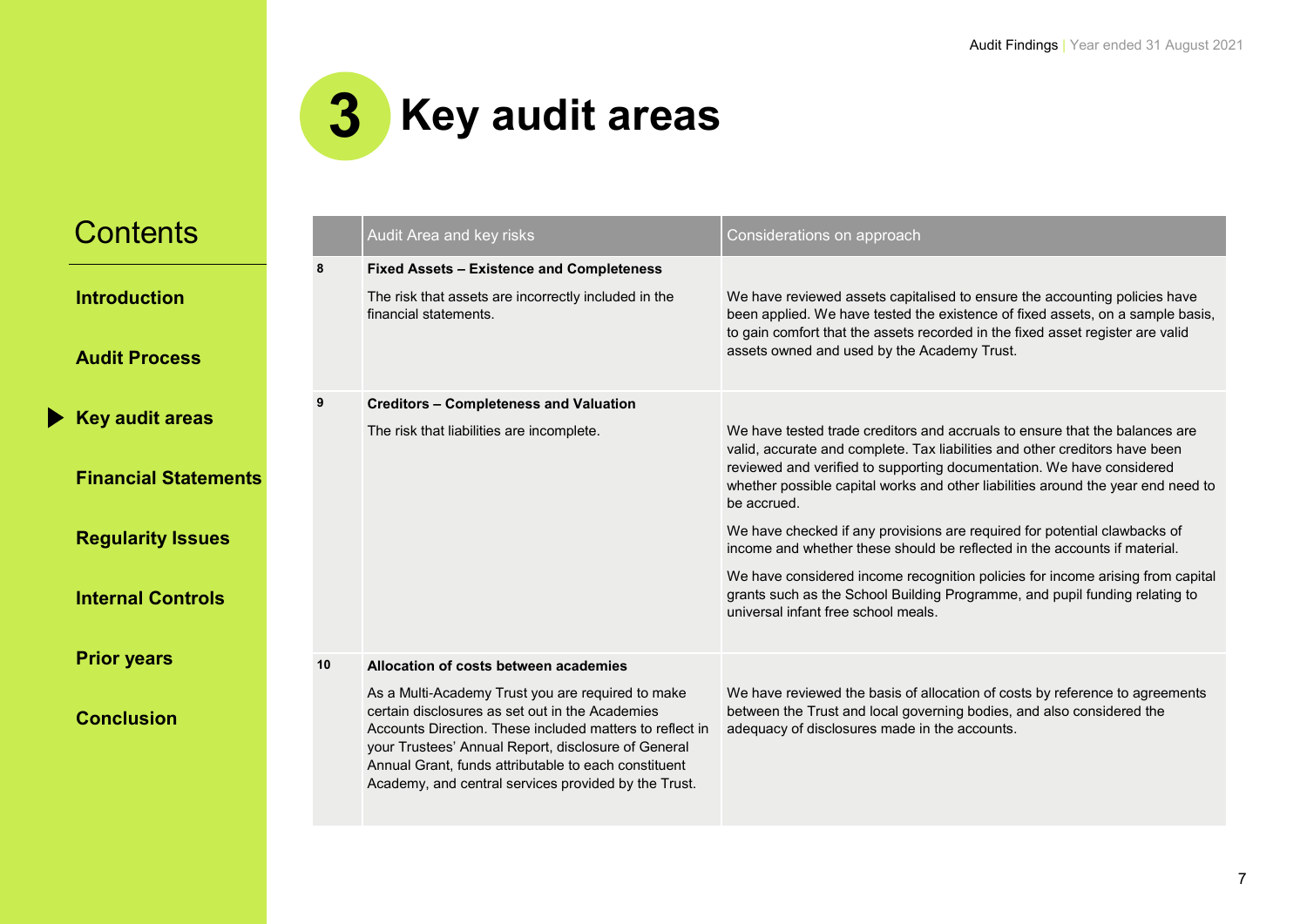

**[Introduction](#page-2-0)**

**[Audit Process](#page-3-0)**

**[Key audit areas](#page-4-0)**

**[Financial Statements](#page-10-0)**

**[Regularity Issues](#page-11-0)**

**[Internal Controls](#page-12-0)**

**[Prior years](#page-13-0)**

|    | Audit Area and key risks                                                                                                                                                                                                                                                                                                                                                                                                                                                                                                                                                                                                                                                                                                                                                                                                                                                                                                                                                                        | Considerations on approach                                                                                                                                                                                                                                                                                                                                                                                                                                                                                                                                                                                                                           |
|----|-------------------------------------------------------------------------------------------------------------------------------------------------------------------------------------------------------------------------------------------------------------------------------------------------------------------------------------------------------------------------------------------------------------------------------------------------------------------------------------------------------------------------------------------------------------------------------------------------------------------------------------------------------------------------------------------------------------------------------------------------------------------------------------------------------------------------------------------------------------------------------------------------------------------------------------------------------------------------------------------------|------------------------------------------------------------------------------------------------------------------------------------------------------------------------------------------------------------------------------------------------------------------------------------------------------------------------------------------------------------------------------------------------------------------------------------------------------------------------------------------------------------------------------------------------------------------------------------------------------------------------------------------------------|
| 11 | <b>Future plans and Going Concern</b>                                                                                                                                                                                                                                                                                                                                                                                                                                                                                                                                                                                                                                                                                                                                                                                                                                                                                                                                                           |                                                                                                                                                                                                                                                                                                                                                                                                                                                                                                                                                                                                                                                      |
|    | The Trustees will need to consider whether the<br>Academy Trust will be a "going concern", giving<br>consideration to at least 12 months from the date of<br>approval of the accounts (i.e. to 31 December 2022).<br>Going concern is defined as being able to continue in<br>'operational existence' for at least 12 months from the<br>date of signing the financial statements.<br>As per Going concern - ISA 570, there is now a<br>requirement to document robust challenge of<br>management's assessment of going concern, including<br>obtaining evidence regarding, and to conclude on,<br>whether a material uncertainty relating to going concern<br>exists. We also need to perform a final consideration of<br>all evidence obtained relating to going concern. As per<br>the revised ISA 570, our standard audit report will also<br>be updated to provide a positive conclusion on the<br>appropriateness of the going concern basis and whether<br>material uncertainties exist. | We have reviewed the Academy Trust's financial forecasts, including three year<br>forecasts, to ensure the assumptions are reasonable.<br>If a net deficit was identified, we will have reviewed and discussed your plans to<br>mitigate this position.<br>Due to the unprecedented situation regarding the Covid-19 pandemic, we have<br>considered the impact that this could have on the Trust and your planned<br>response (see separate risk below).<br>We have described our work on going concern in greater detail within our audit<br>report, and undertaken the new "stand back" requirement for auditors at the end<br>of the audit work. |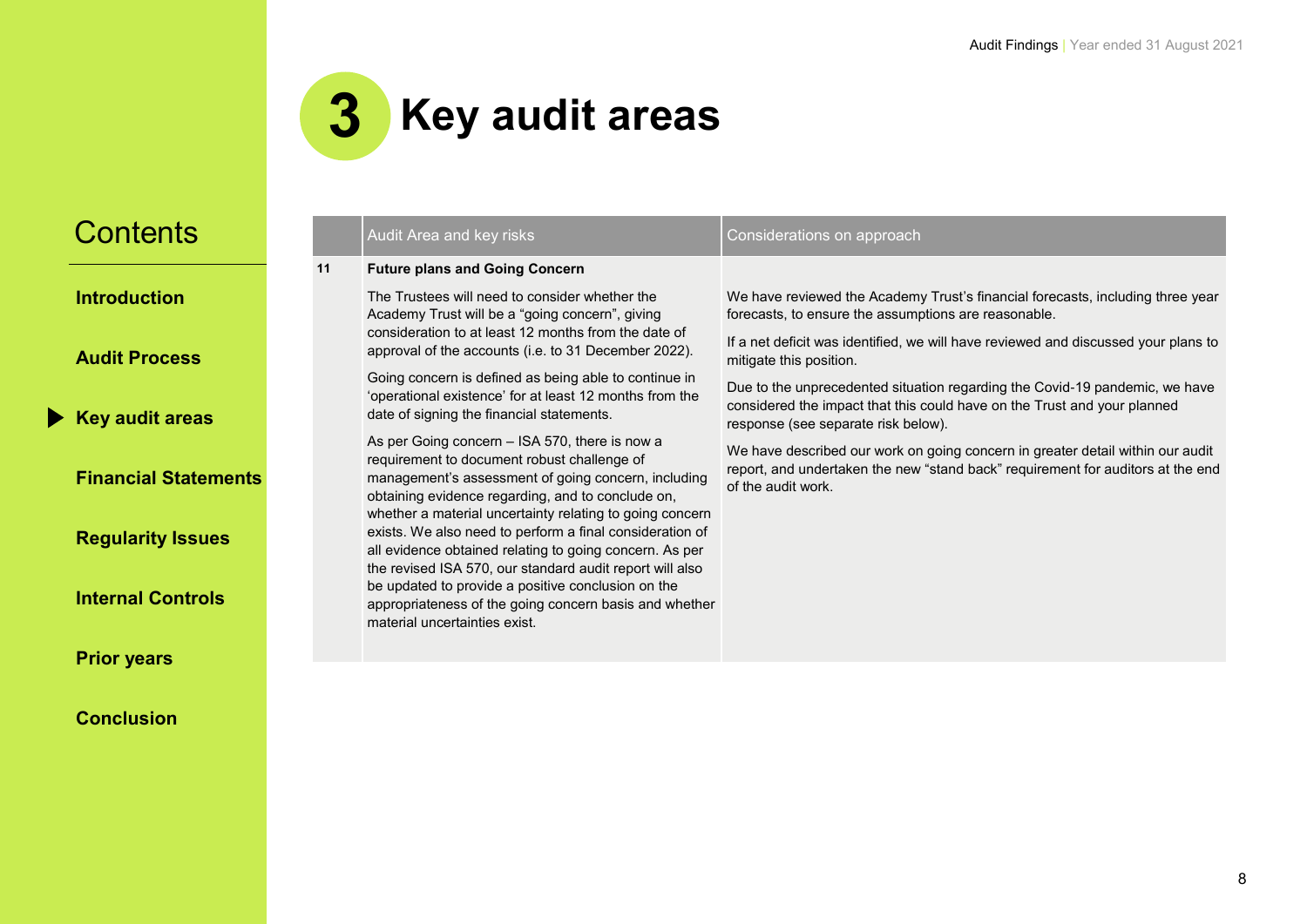

**[Introduction](#page-2-0)**

**[Audit Process](#page-3-0)**

**[Key audit areas](#page-4-0)**

**[Financial Statements](#page-10-0)** 

**[Regularity Issues](#page-11-0)**

**[Internal Controls](#page-12-0)**

**[Prior years](#page-13-0)**

|   |    | Audit Area and key risks                                                                                                                                                                                                                                                                                                                                                                                                                                   | Considerations on approach                                                                                                                                                                                                                                                                                                                                                                                                               |
|---|----|------------------------------------------------------------------------------------------------------------------------------------------------------------------------------------------------------------------------------------------------------------------------------------------------------------------------------------------------------------------------------------------------------------------------------------------------------------|------------------------------------------------------------------------------------------------------------------------------------------------------------------------------------------------------------------------------------------------------------------------------------------------------------------------------------------------------------------------------------------------------------------------------------------|
|   | 12 | <b>Reporting Covid-19 in your Financial Statements</b><br>The Charity SORP-making body has issued advice on<br>the financial reporting implications that may arise from<br>the measures being put in place to contain the impact of<br>the COVID-19 virus.<br>https://www.charitysorp.org/media/648486/sorp-covid-<br><u>19.pdf</u><br>It refers to considerations to be taken into account when<br>producing the Trustees' report and also considers post | We have considered the Trust's response to the guidance issued by the Charity<br>SORP Committee on Covid-19 as well as guidance issued by ESFA/AAD, and<br>by our own accountancy bodies.<br>We have reviewed your Trustees' Report and financial statements to ensure the<br>appropriate disclosure has been included in the 31 August 2021 accounts in line<br>with the events that have occurred to the date of signing the accounts. |
| s |    | balance sheet event reporting. This guidance must be<br>considered when preparing the 31 August 2021<br>accounts, as well as any guidance in the Academies<br>Accounts Direction for 31 August 2021.                                                                                                                                                                                                                                                       |                                                                                                                                                                                                                                                                                                                                                                                                                                          |
|   |    | We will consider the impact that this could have on the<br>Trust regarding going concern and your planned<br>response.                                                                                                                                                                                                                                                                                                                                     |                                                                                                                                                                                                                                                                                                                                                                                                                                          |
|   |    | ESFA have issued a supplementary bulletin in Summer<br>2021 relating to the auditing and accounting treatment<br>of COVID-19 funding streams.                                                                                                                                                                                                                                                                                                              |                                                                                                                                                                                                                                                                                                                                                                                                                                          |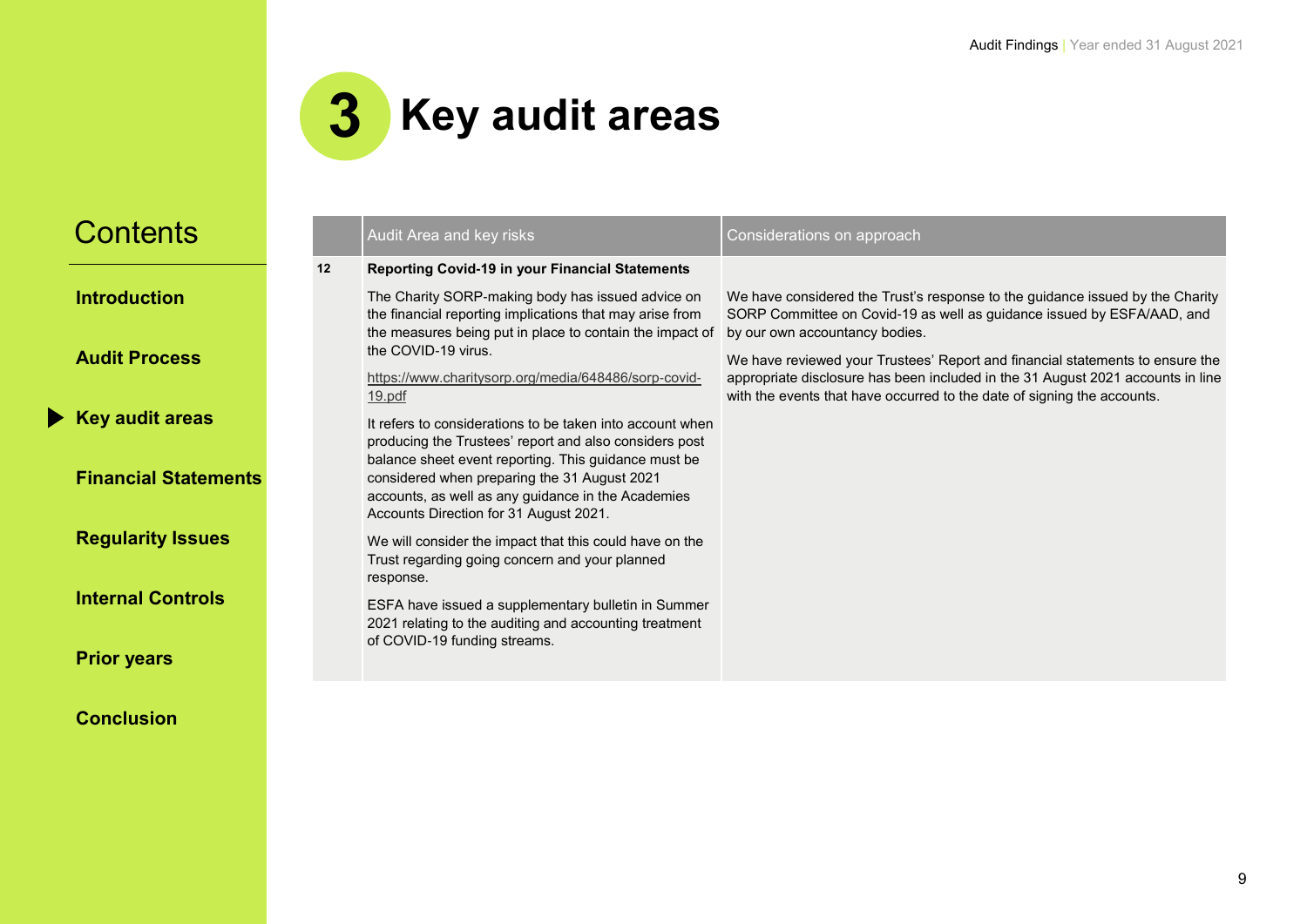

**[Introduction](#page-2-0)**

**[Audit Process](#page-3-0)**

**[Key audit areas](#page-4-0)**

**[Financial Statements](#page-10-0)**

**[Regularity Issues](#page-11-0)**

**[Internal Controls](#page-12-0)**

**[Prior years](#page-13-0)**

**[Conclusion](#page-14-0)**

#### **3.1 Materiality**

We apply the concept of materiality both in planning and performing the audit, and in evaluating the effect of identified misstatements on the audit and the impact of uncorrected misstatements. In general, misstatements, including omissions, are considered to be material if, individually or in aggregate, they could reasonably be expected to influence the economic decisions of users taken on the basis of the financial statements.

Judgments about materiality are made in the light of surrounding circumstances, and are affected by our perception of the financial information needs of users of the financial statements, and by the size or nature of a misstatement, or a combination of both.

We have assessed the materiality for this assignment by considering the total income of the Academy, net of capital income together with other relevant indicators. A lower measure of materiality was set for those specific areas where the nature of the transactions requires this, for example in respect of related party transactions.

Where individual errors, or accumulated errors found during the course of the audit, are in excess of materiality, these are discussed with you and adjustments made to the financial statements. If the adjustments had not been made, our audit report would be modified. Where adjustments are found during the audit which are below the relevant materiality level, these have been sent for consideration by the **Trustees** 

#### **3.2 Independence and ethical considerations**

Under current UK Ethical Standards, we are required to write to you to give you full and fair disclosure of any matters that may relate to our independence, or the perception of our independence, as the Academy's auditors. The Financial Reporting Council's Ethical Standard applies to this assignment.

MHA MacIntyre Hudson operates safeguards in order to ensure that we act independently. We have ensured that the partners and staff on this audit do not have any connections with the Academy, or with its trustees or its staff.

We note that in addition to performing the statutory audit, we also provide the following non-audit services:

- a) preparation of statutory financial statements from the Academy trial balance;
- b) certification of the Teachers Pension return;
- c) provision of general advice/VAT advice as required;
- d) preparation of Academies Accounts Return;

The following safeguards are in place in respect of the provision of the above nonaudit services to ensure our independence:

- a) Preparation of statutory financial statements from the Academy trial balance is considered to be a mechanical function presenting the Academy's results for the period to 31 August 2021 into the required format. Any adjustments to the figures will be made following discussion and approval by the Academy. The process of preparation of the financial statements is reviewed by an MHA MacIntyre Hudson independent manager prior to completion;
- b) The completion of the TPA return does not affect our statutory audit work;
- c) General advice and assistance with accounting queries during the period is not considered significant for this Academy. VAT advice is provided by our VAT experts who are independent of the audit team;
- d) Assistance with preparation of the Accounts Return is a mechanical function derived from the statutory accounts and following discussion with the Academy Trust;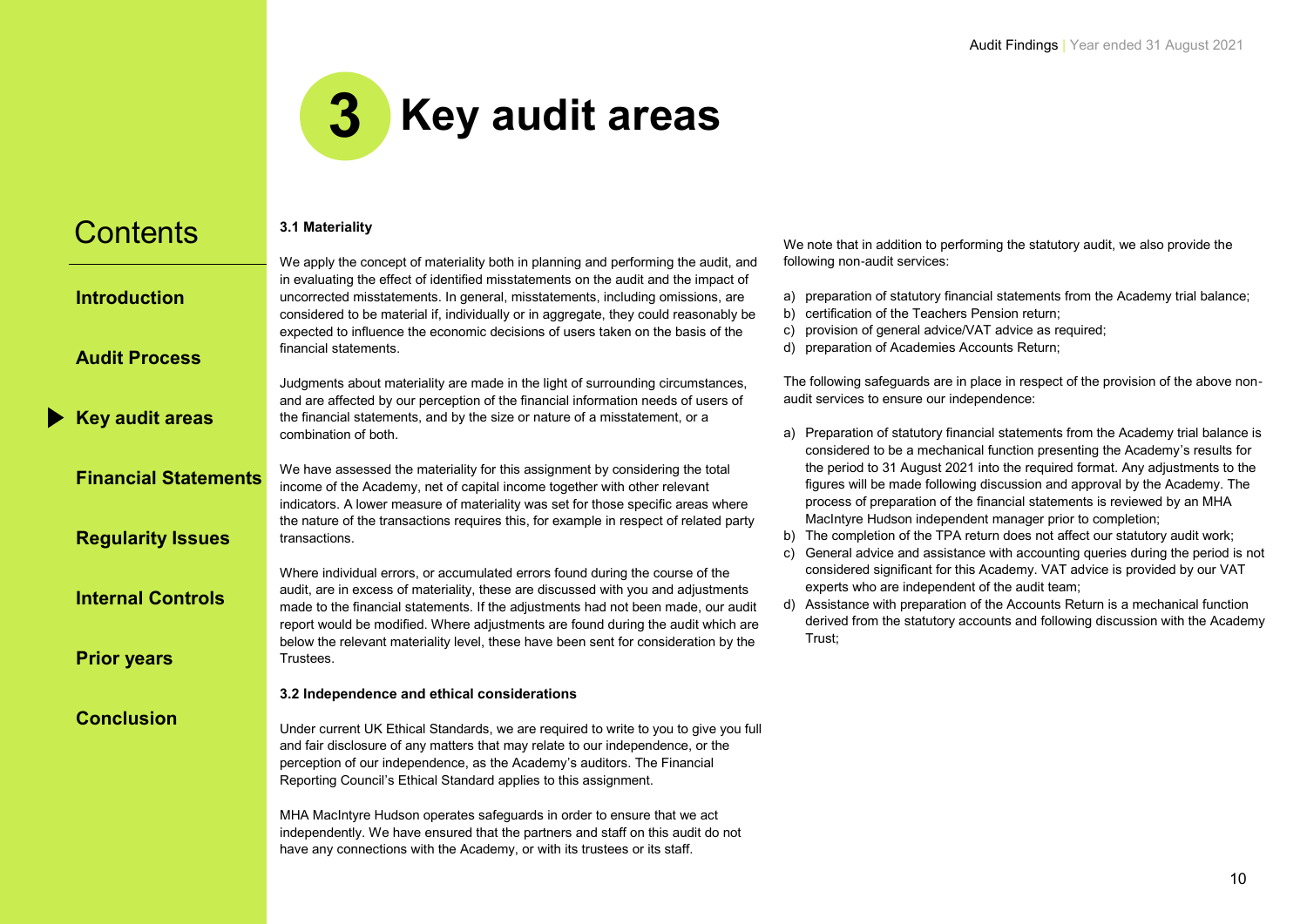

# **Amendments to Financial Statements**

and significant concerns

Recommendations for changes in procedures in order to address these

<span id="page-10-0"></span>

| <b>Contents</b>             | 4.1 Amendments to financial statements<br>A summary of adjustments made to the Academy trial balance to finalise the<br>financial statements and also the unadjusted misstatements have been sent<br>to you.                                                                                                                                                                                   |  |
|-----------------------------|------------------------------------------------------------------------------------------------------------------------------------------------------------------------------------------------------------------------------------------------------------------------------------------------------------------------------------------------------------------------------------------------|--|
| <b>Introduction</b>         |                                                                                                                                                                                                                                                                                                                                                                                                |  |
| <b>Audit Process</b>        | As Trustees of the Academy, you are responsible for preparation of the<br>financial statements and for the review of the adjusted and unadjusted<br>items. Trustees are required in the letter of representation to confirm that the<br>recorded items do not require adjustment in the financial statements. Those                                                                            |  |
| <b>Key audit areas</b>      | below the trivial threshold will not be included in the letter of representation.                                                                                                                                                                                                                                                                                                              |  |
|                             | 4.2 Significant concerns                                                                                                                                                                                                                                                                                                                                                                       |  |
| <b>Financial Statements</b> | During the course of our audit and regularity assurance engagement for the<br>year ended 31 August 2021 we noted matters which we consider should be<br>brought to your attention. We note that these matters came to light during                                                                                                                                                             |  |
| <b>Regularity Issues</b>    | the course of our normal audit and assurance tests. These tests are<br>designed to assist us in forming our opinion on the financial statements and<br>providing a limited assurance conclusion on regularity. Our tests may not                                                                                                                                                               |  |
| <b>Internal Controls</b>    | necessarily disclose all errors or irregularities and should not be relied upon<br>to do so. However, if any irregularity did come to our attention during our<br>audit and assurance tests, we would, of course, inform you as soon as                                                                                                                                                        |  |
| <b>Prior years</b>          | practical.                                                                                                                                                                                                                                                                                                                                                                                     |  |
| <b>Conclusion</b>           | We note in Section 5 the issues arising from our regularity audit. Significant<br>concerns arising from the 'true and fair' audit of the financial statements,<br>which do not impact regularity, are included at Section 6. The importance of<br>these issues has been considered and the perceived risk rated as high,<br>medium or low, following our discussion with the Business Manager. |  |

areas have also been included.

#### **4.3 Regularity opinion**

Our regularity opinion in the financial statements must reflect all significant and material issues that have been raised in this management letter.

There are no significant issues detailed in this management letter which are required to be included in the regularity opinion, hence the regularity opinion in the financial statements has not been modified.

Where we have identified areas of irregularity, but have concluded that the irregularity is not material by virtue of the value or nature of the issue, this has been included in the summary tables below. This is included in order for the Education and Skills Funding Agency to have full information relating to all regularity issues, enabling them to draw an overall conclusion on regularity in the Academy Trust.

The Trustees' responses to the issues raised, together with a timescale for action, have been included where these have been received prior to the finalisation of this report

Recommendations made by us in the previous year relating to the audit of the financial statements and the regularity audit have been included together with any changes on the issues raised.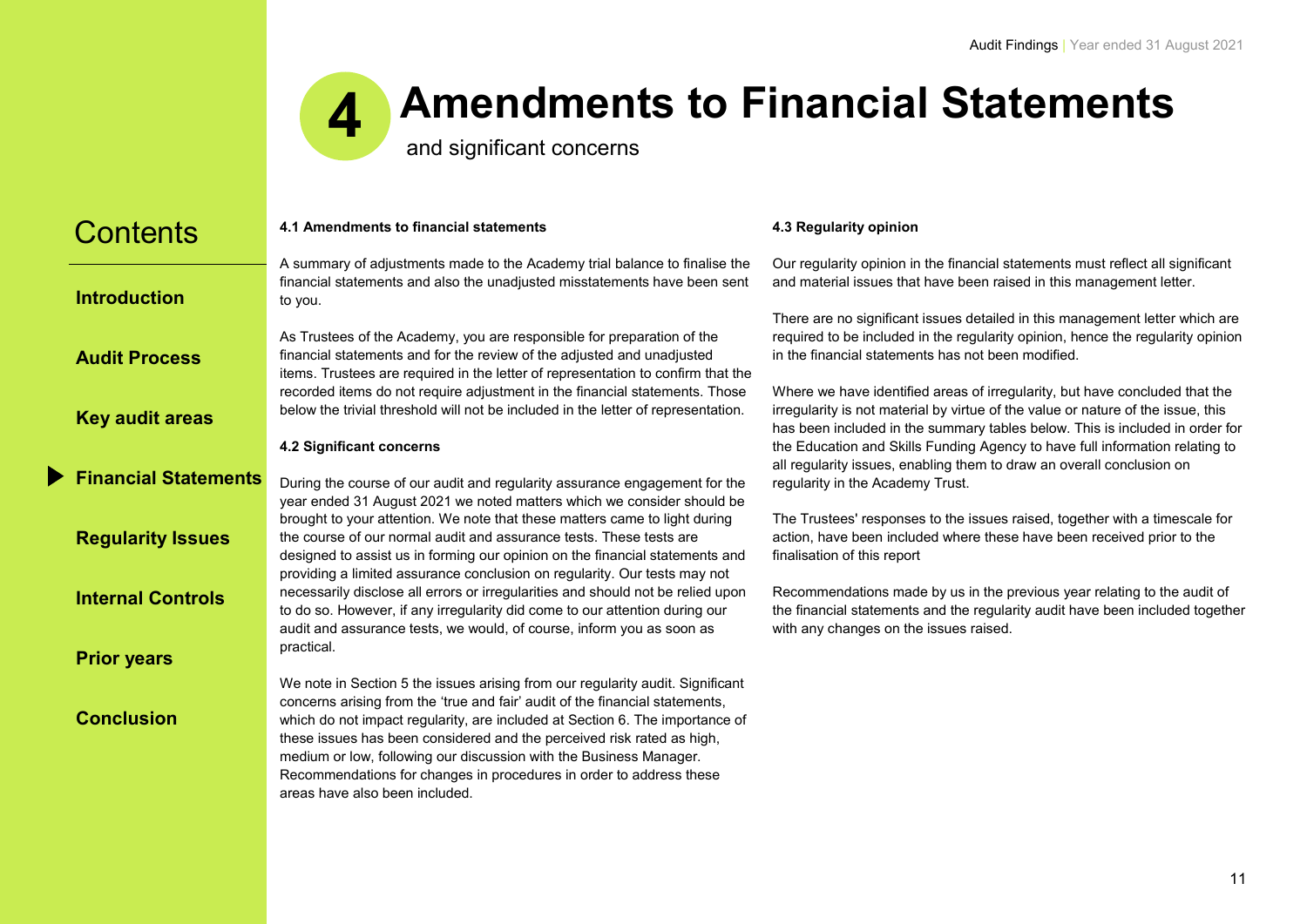

<span id="page-11-0"></span>

| <b>Contents</b>             | Regularity issues and potential<br><b>consequences</b>                                                                            | Significance and<br>recommendations                                                        | Trustees' response                                                                                                                  | Timescale and<br>responsibility for<br>implementation |
|-----------------------------|-----------------------------------------------------------------------------------------------------------------------------------|--------------------------------------------------------------------------------------------|-------------------------------------------------------------------------------------------------------------------------------------|-------------------------------------------------------|
| <b>Introduction</b>         | <b>Medium Risk</b>                                                                                                                |                                                                                            |                                                                                                                                     |                                                       |
| <b>Audit Process</b>        | The school websites have not been updated<br>to disclose all 2020/21 business interests,<br>specifically for recent appointments. | The Trust could be seen as not being<br>transparent in respect of related<br>parties.      | The executive team will now ensure that the<br>school websites are updated in relation to the<br>business interests of new trustees | Immediate                                             |
| <b>Key audit areas</b>      | Could be seen as non-compliance with<br>regulations.                                                                              | Ensure the website is updated on a<br>regular basis.                                       |                                                                                                                                     |                                                       |
| <b>Financial Statements</b> | <b>Low Risk</b><br>Fit and proper forms have not been<br>completed for the period 2020/21.                                        | It is best practice that fit and proper<br>forms for all Trustees and Members              | The executive team will now oversee this<br>process on an annual basis                                                              | Immediate                                             |
| <b>Regularity Issues</b>    | Trustees may not be suitable for their roles.                                                                                     | are completed on a regular basis, an<br>annual declaration would be deemed<br>appropriate. |                                                                                                                                     |                                                       |
| <b>Internal Controls</b>    |                                                                                                                                   |                                                                                            |                                                                                                                                     |                                                       |

**[Prior years](#page-13-0)**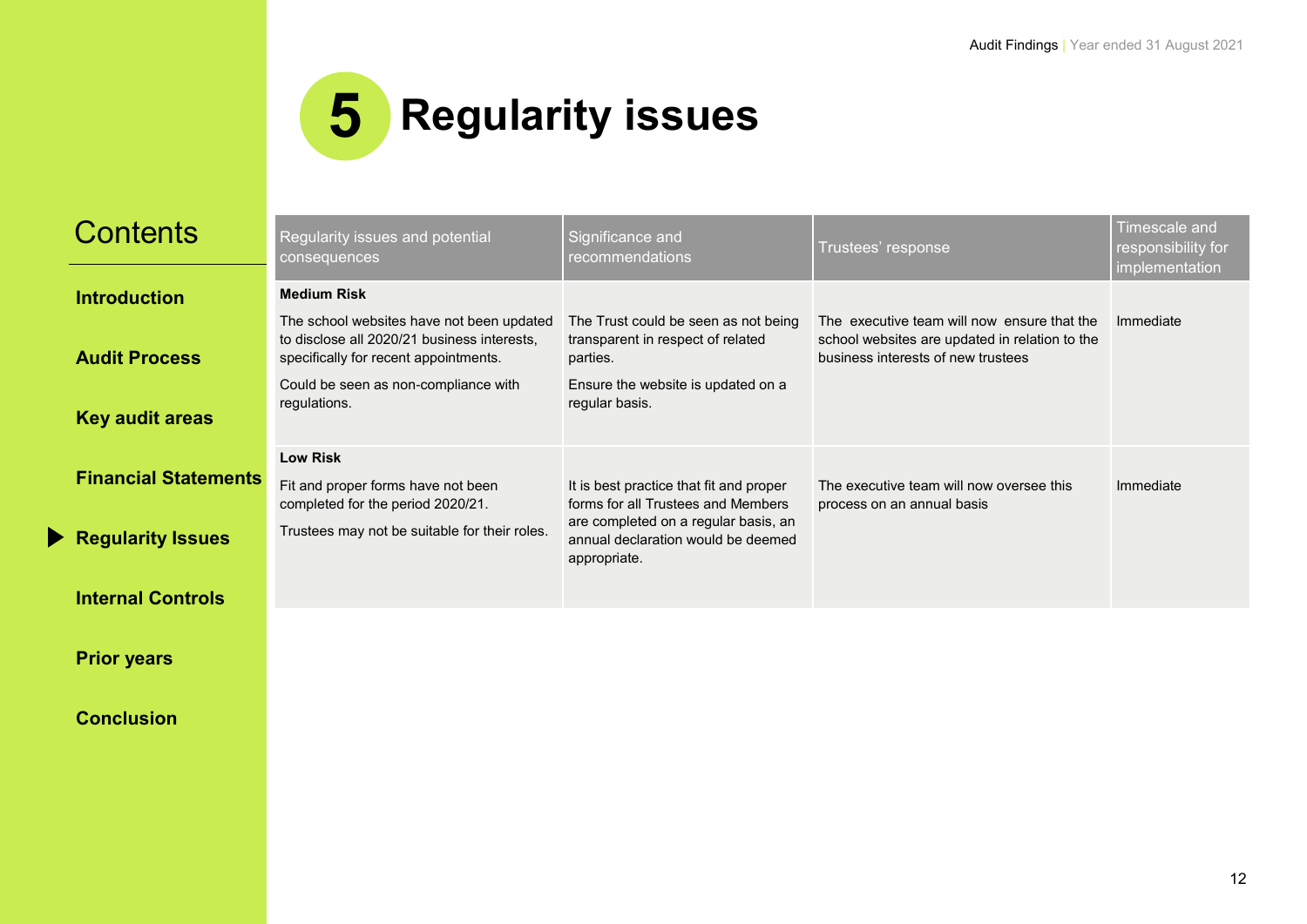

<span id="page-12-0"></span>

| <b>Contents</b>             | Internal control weakness and potential<br>consequences            | Significance and<br>recommendations | Trustees' response | Timescale and<br>responsibility for<br>implementation |
|-----------------------------|--------------------------------------------------------------------|-------------------------------------|--------------------|-------------------------------------------------------|
| <b>Introduction</b>         | There were no internal control weaknesses identified by our audit. |                                     |                    |                                                       |
| <b>Audit Process</b>        |                                                                    |                                     |                    |                                                       |
| <b>Key audit areas</b>      |                                                                    |                                     |                    |                                                       |
| <b>Financial Statements</b> |                                                                    |                                     |                    |                                                       |
| <b>Regularity Issues</b>    |                                                                    |                                     |                    |                                                       |
| <b>Internal Controls</b>    |                                                                    |                                     |                    |                                                       |
| <b>Prior years</b>          |                                                                    |                                     |                    |                                                       |
| <b>Conclusion</b>           |                                                                    |                                     |                    |                                                       |
|                             |                                                                    |                                     |                    |                                                       |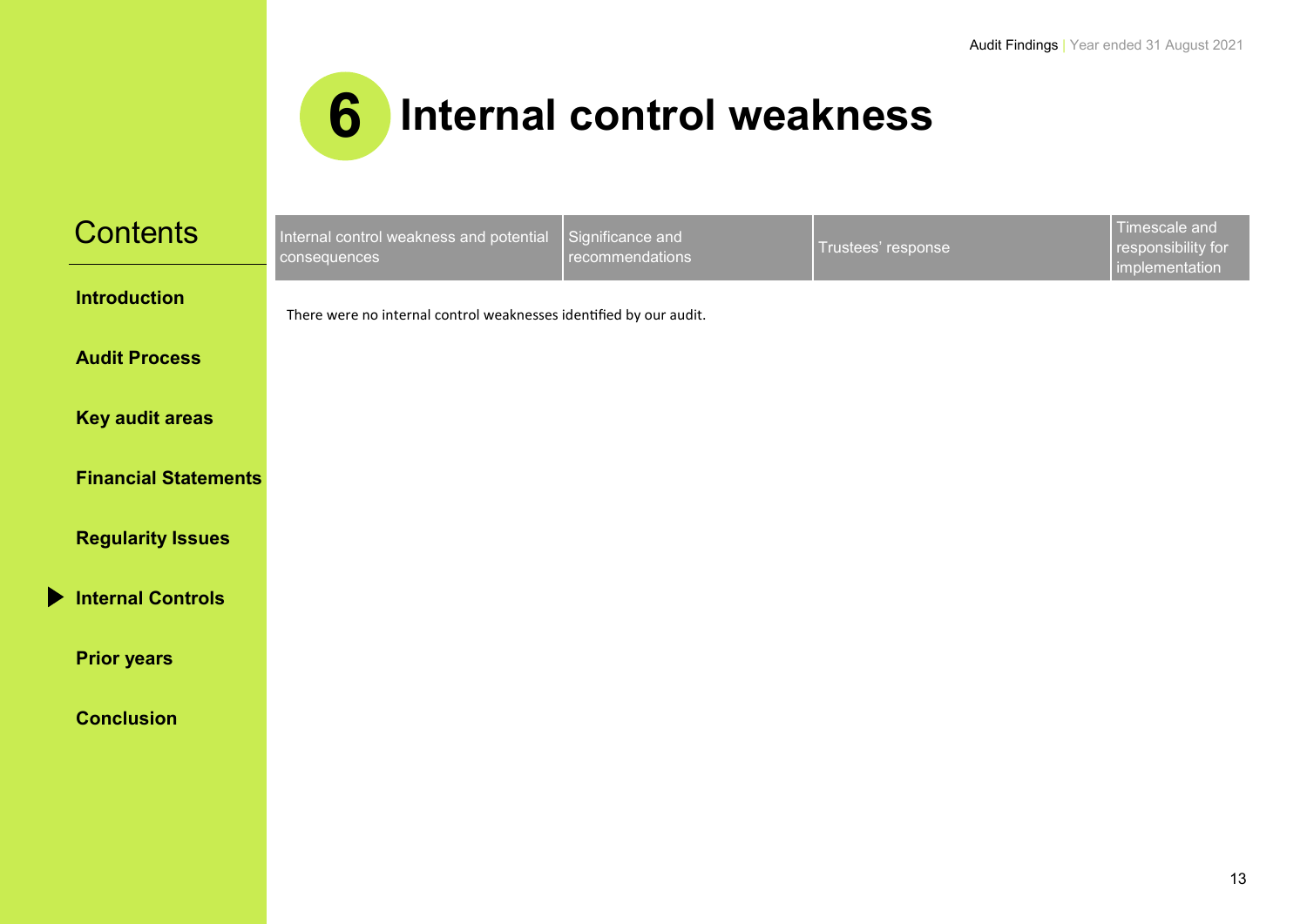

<span id="page-13-0"></span>

| <b>Contents</b>             | Issues and potential consequences reported in 2020                                                                                                           | Status in current year              |
|-----------------------------|--------------------------------------------------------------------------------------------------------------------------------------------------------------|-------------------------------------|
| <b>Introduction</b>         | Low Risk                                                                                                                                                     |                                     |
| <b>Audit Process</b>        | During our audit testing we noted multiple employee contracts were not signed by the employee.<br>The school would incur legal costs if there were disputes. | No such issues in the current year. |
| <b>Key audit areas</b>      | We recommend all employee contracts are reviewed and updated to ensure signed by both parties.                                                               |                                     |
| <b>Financial Statements</b> |                                                                                                                                                              |                                     |
| <b>Regularity Issues</b>    |                                                                                                                                                              |                                     |
| <b>Internal Controls</b>    |                                                                                                                                                              |                                     |
| <b>Prior years</b>          |                                                                                                                                                              |                                     |
| <b>Conclusion</b>           |                                                                                                                                                              |                                     |
|                             |                                                                                                                                                              |                                     |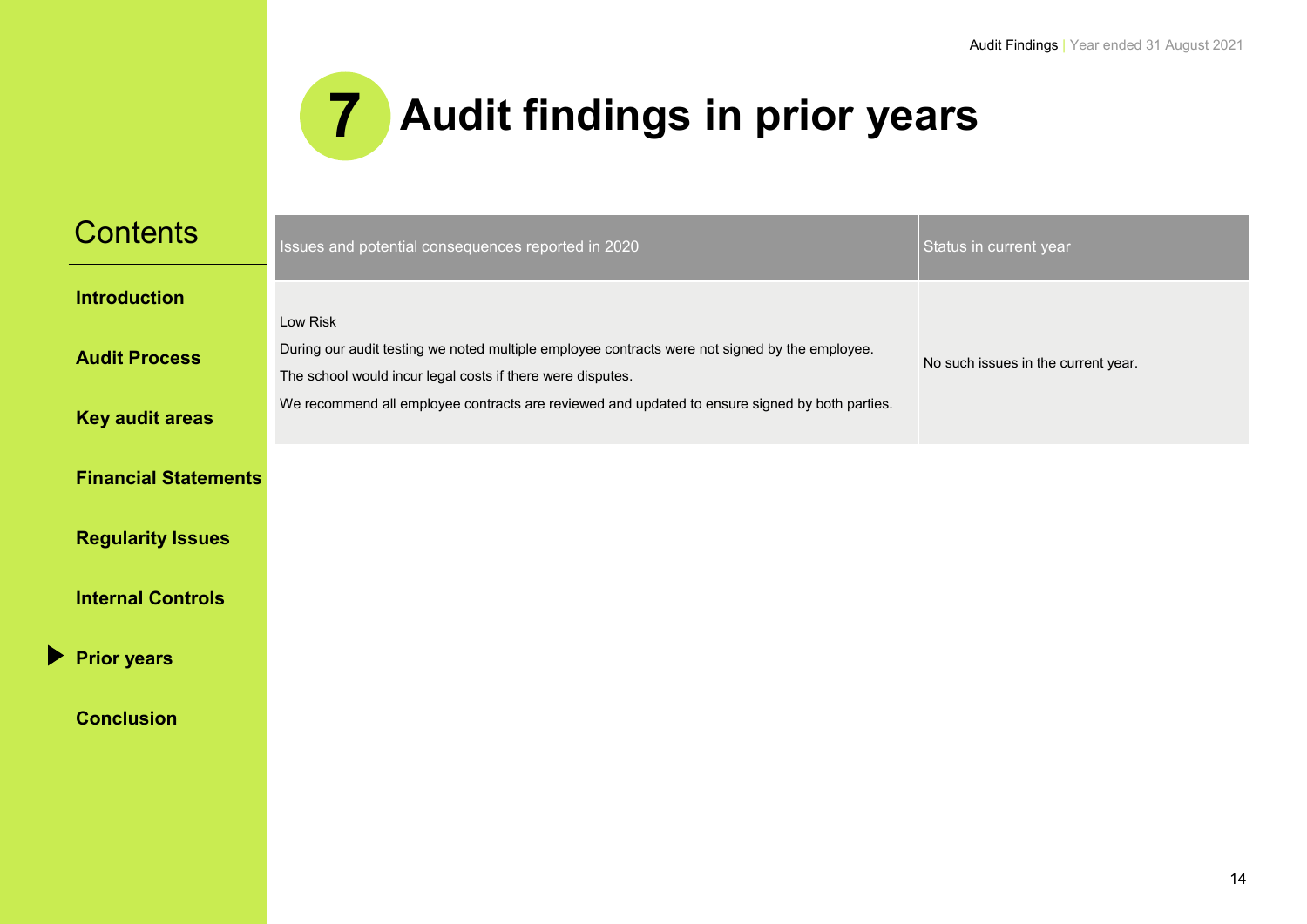<span id="page-14-0"></span>**[Introduction](#page-2-0)**

**[Audit Process](#page-3-0)**

**[Key audit areas](#page-4-0)**

**[Financial Statements](#page-10-0)**

**[Regularity Issues](#page-11-0)**

**[Internal Controls](#page-12-0)**

**[Prior years](#page-13-0)**

**[Conclusion](#page-14-0)**

We put our clients objectives at the centre of our approach and always deliver a bespoke service

**Connect with us**



MHA Maclntyre Hudson

@MHUpdates

**macintyrehudson.co.uk**

# **Conclusion**

Your organisation is a highly valued client of our firm and we would like to thank you for entrusting us with your professional advisory services.

We take a genuine interest in the success of our clients and value constructive feedback on all aspects of our services and continually seek improvement opportunities.

If you have any questions or would like to discuss any of the matters covered in our Audit Findings Management Letter, please do not hesitate to contact us.

**Brendan Sharkey** Partner

E: Brendan.Sharkey@mhllp.co.uk T: 020 7429 4100

We prepare regular updates on accounting, tax, regulations and legal changes affecting the sector. These include a monthly Not for Profit eNews update which can be found at:

**www.macintyrehudson.co.uk/sectors/not-profit/publications**

Other sector publications, including Academy Advisor and other guidance can be found at: **[www.macintyrehudson.co.uk/publications](http://www.macintyrehudson.co.uk/publications)**

If you would like to subscribe to receive our publications electronically, please register at: **www.macintyrehudson.co.uk/subscribe**